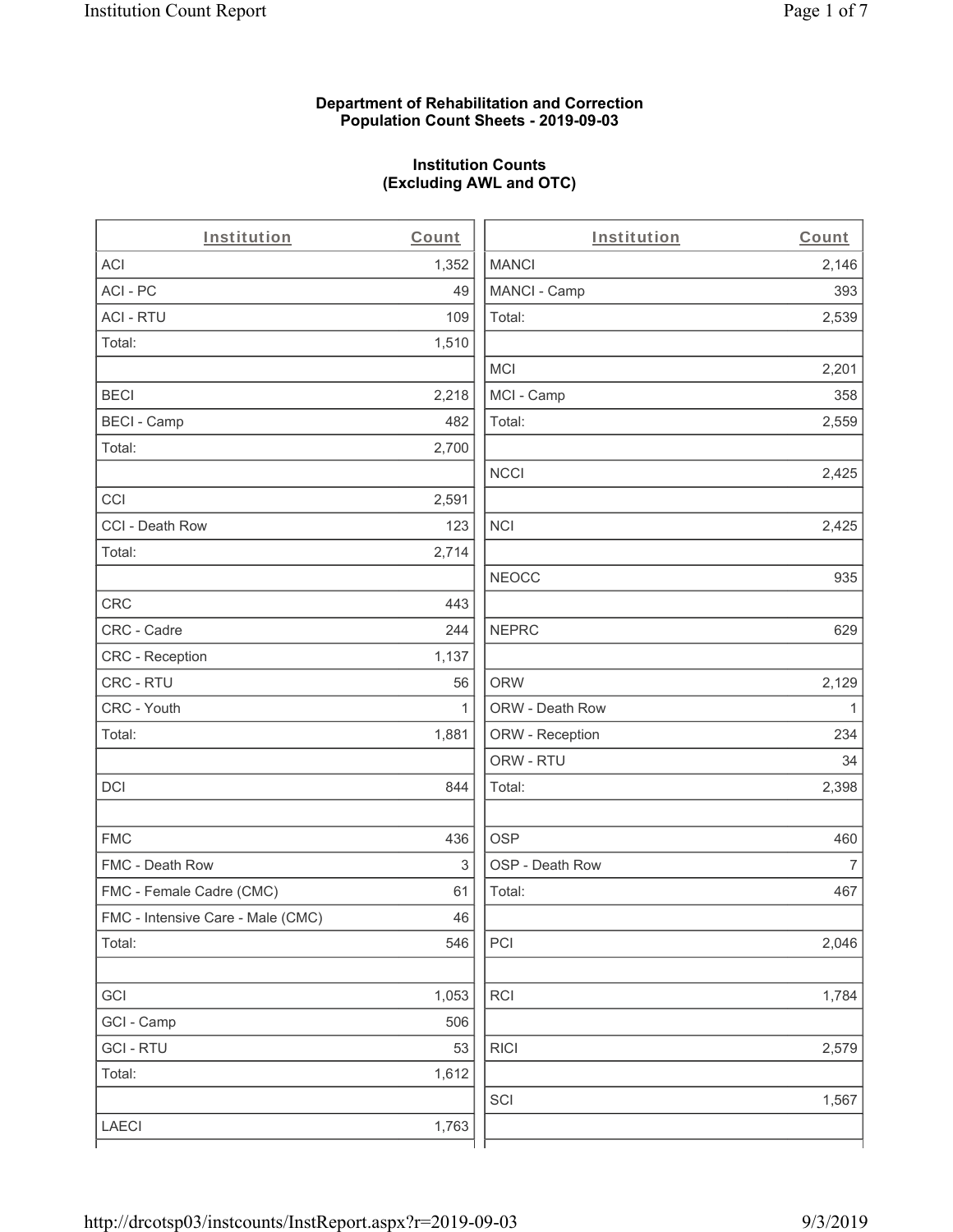|       |                | 1,183       |
|-------|----------------|-------------|
| 2,033 | SOCF - RTU     | 72          |
| 192   | Total:         | 1,255       |
| 2,225 |                |             |
|       | <b>TCI</b>     | 942         |
| 2,230 | TCI - Camp     | 442         |
|       | Total:         | 1,384       |
| 222   |                |             |
| 141   | <b>TOCI</b>    | 751         |
| 1,163 | TOCI - PC      | 88          |
| 1,526 | Total:         | 839         |
| 1,023 | <b>WCI</b>     | 1,254       |
| 1,202 | <b>WCI-RTU</b> | 29          |
| 2,225 | Total:         | 1,283       |
|       |                |             |
|       |                | <b>SOCF</b> |

**Total Population: 48,890**

\* The Total Population includes 30 Offenders with Reason Codes 30 & 31. \*\* The Total Population includes 38 Offenders with Reason Code 0A.

# **Male Population by Security Level (Include AWL and Exclude OTC)**

| Security Level         |                   | <b>Body</b> | <b>AWL</b> | (-OTC)   | Total  |
|------------------------|-------------------|-------------|------------|----------|--------|
| <b>Total Level E</b>   |                   | 1,028       | 9          | 8        | 1,029  |
| <b>Total Level 4</b>   |                   | 1,668       | 13         | 13       | 1,668  |
| Total Level 3          |                   | 11,349      | 198        | 174      | 11,373 |
| Total Level 2          |                   | 17,028      | 209        | 162      | 17,075 |
| Total Level 1          |                   | 13,655      | 169        | 100      | 13,724 |
| <b>Total Death Row</b> |                   | 135         | 0          | $\Omega$ | 135    |
|                        | <b>Total Male</b> | 44,863      | 598        | 457      | 45,004 |

### **Female Population by Institution (Include AWL and Exclude OTC)**

| Institution                     | Body  | <b>AWL</b> |    | Total |
|---------------------------------|-------|------------|----|-------|
| <b>DCI</b>                      | 844   | 6          |    | 847   |
| <b>FMC</b>                      | 20    |            |    | 22    |
| <b>FMC - Female Cadre (CMC)</b> | 61    |            |    | 61    |
| <b>NEPRC</b>                    | 629   | 15         | 3  | 641   |
| <b>ORW</b>                      | 2,128 | 37         | 23 | 2,142 |
| ORW - Death Row                 |       |            |    |       |
|                                 |       |            |    |       |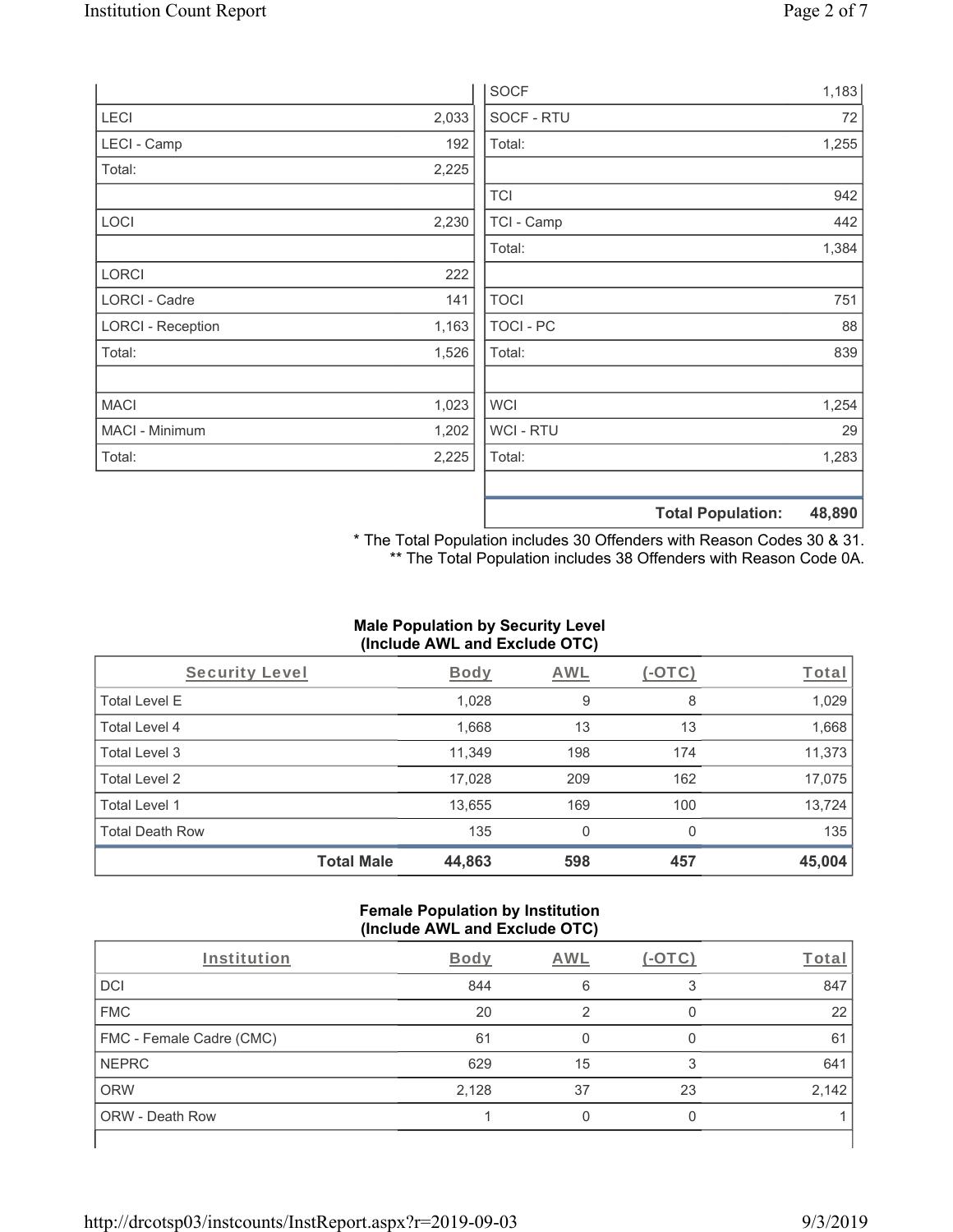| <b>ORW</b> - Reception |                          | 234    | 10  |     | 237    |
|------------------------|--------------------------|--------|-----|-----|--------|
| ORW - RTU              |                          | 34     |     |     | 34     |
|                        | <b>Total Female</b>      | 3.951  | 70  | 36  | 3,985  |
|                        |                          |        |     |     |        |
|                        | <b>Total Population:</b> | 48.814 | 668 | 493 | 48,989 |

### **Male Population by Institution: Security Level 5 and E (Include AWL and Exclude OTC)**

| Institution      |                      | Body           | <b>AWL</b>                | $($ -OTC $)$        | Total          |
|------------------|----------------------|----------------|---------------------------|---------------------|----------------|
| ACI              |                      | 3              | $\mathsf{O}\xspace$       | $\mathsf{O}\xspace$ | $\sqrt{3}$     |
| CRC              |                      | 1              | $\mathbf 0$               | $\mathsf{O}\xspace$ | 1              |
| CRC - Reception  |                      | 1              | $\mathsf{O}\xspace$       | $\mathbf 0$         | 1              |
| CRC - RTU        |                      | 5              | $\mathsf{O}\xspace$       | $\mathsf{O}\xspace$ | 5              |
| <b>FMC</b>       |                      | 3              | $\mathbf 0$               | 0                   | $\mathsf 3$    |
| LECI             |                      | 15             | $\mathbf 0$               | $\mathbf 0$         | 15             |
| LORCI            |                      | $\overline{4}$ | $\mathsf{O}\xspace$       | $\mathsf{O}\xspace$ | $\overline{4}$ |
| <b>MACI</b>      |                      | 25             | $\mathbf 0$               | $\mathsf{O}\xspace$ | 25             |
| <b>MANCI</b>     |                      | 10             | $\mathsf 0$               | $\mathbf 0$         | 10             |
| <b>NEOCC</b>     |                      | $\,8\,$        | $\mathsf{O}\xspace$       | 0                   | $\,8\,$        |
| <b>OSP</b>       |                      | 346            | 1                         | 1                   | 346            |
| RCI              |                      | 16             | $\mathsf{O}\xspace$       | $\mathsf{O}\xspace$ | $16\,$         |
| <b>SOCF</b>      |                      | 424            | $\overline{4}$            | $\overline{4}$      | 424            |
| <b>TCI</b>       |                      | 1              | $\mathsf{O}\xspace$       | $\mathsf{O}\xspace$ | 1              |
| <b>TOCI</b>      |                      | 142            | $\ensuremath{\mathsf{3}}$ | $\overline{2}$      | 143            |
| <b>TOCI - PC</b> |                      | $\overline{2}$ | $\mathsf{O}\xspace$       | $\boldsymbol{0}$    | $\sqrt{2}$     |
| <b>WCI</b>       |                      | 15             | $\mathbf{1}$              | $\mathbf{1}$        | 15             |
| WCI - RTU        |                      | 7              | $\mathbf 0$               | $\boldsymbol{0}$    | $\overline{7}$ |
|                  | <b>Total Level 5</b> | 1,028          | $9$                       | ${\bf 8}$           | 1,029          |

# **Male Population by Institution: Security Level 4 (Include AWL and Exclude OTC)**

| Institution                       | <b>Body</b> | AWL | $(-OTC)$ | Total |
|-----------------------------------|-------------|-----|----------|-------|
| ACI                               |             |     |          |       |
| CRC                               | 8           |     |          |       |
| CRC - Reception                   |             |     |          |       |
| CRC - RTU                         | 10          |     |          | 10    |
| <b>FMC</b>                        | ◠           |     |          |       |
| FMC - Intensive Care - Male (CMC) |             |     |          |       |
| LECI                              |             |     |          |       |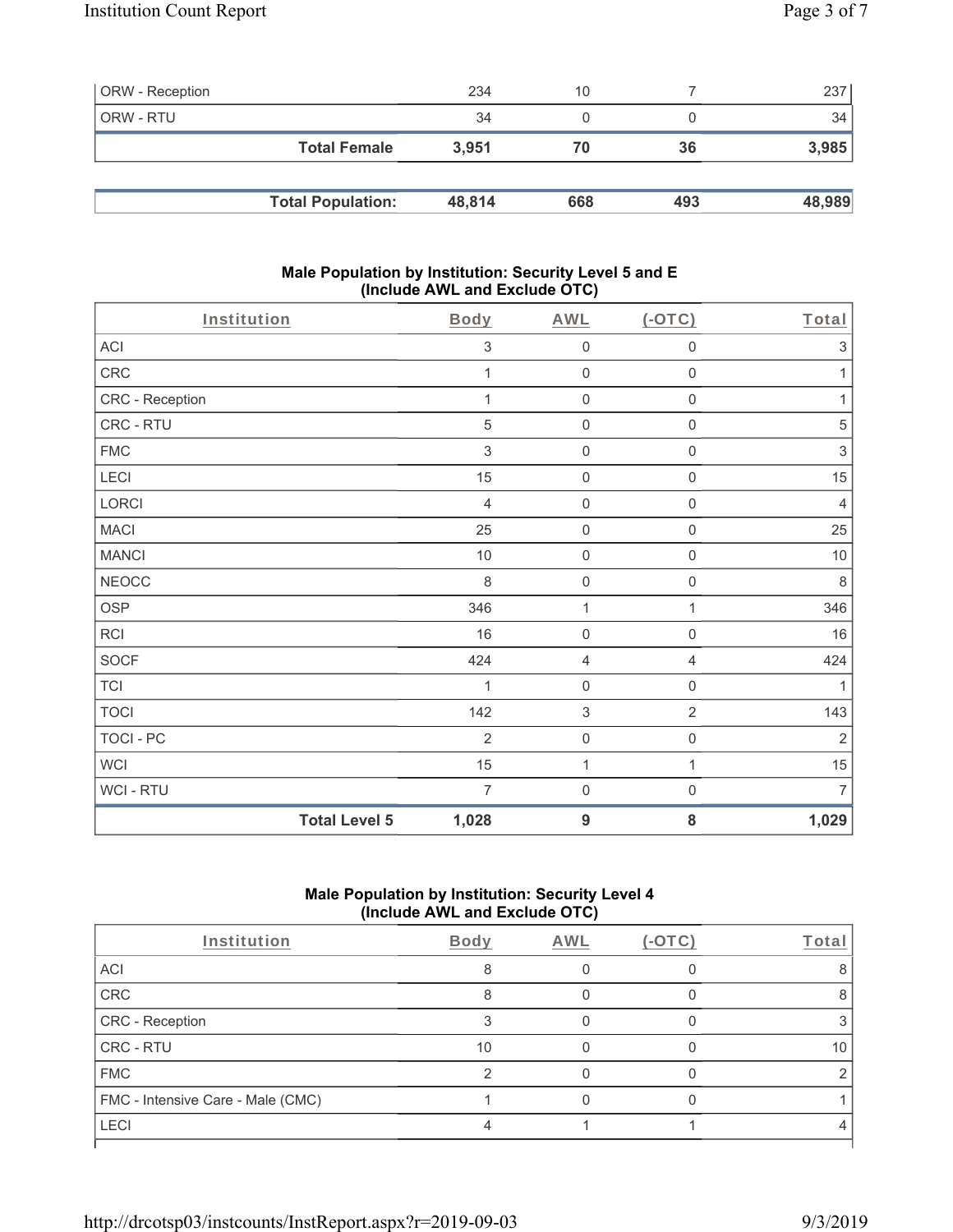| LOCI                     | $\mathbf 0$    | 4                   | $\overline{4}$   | $\overline{0}$ |
|--------------------------|----------------|---------------------|------------------|----------------|
| LORCI                    | $10$           | $\mathsf{O}\xspace$ | $\mathbf 0$      | 10             |
| LORCI - Cadre            | 1              | $\mathsf{O}\xspace$ | $\mathbf 0$      | 1              |
| <b>LORCI - Reception</b> | $\overline{4}$ | $\mathbf 0$         | $\Omega$         | 4              |
| <b>MACI</b>              | 15             | $\mathsf{O}\xspace$ | $\mathbf 0$      | 15             |
| <b>MANCI</b>             | 54             | 0                   | $\mathbf 0$      | 54             |
| <b>NEOCC</b>             | $\overline{7}$ | 1                   |                  | $\overline{7}$ |
| OSP                      | 91             | $\mathsf{O}\xspace$ | $\mathbf 0$      | 91             |
| <b>RCI</b>               | $\overline{2}$ | $\boldsymbol{0}$    | $\boldsymbol{0}$ | 2              |
| SOCF                     | 749            | 4                   | $\overline{4}$   | 749            |
| SOCF - RTU               | 72             | $\mathsf{O}\xspace$ | $\mathbf 0$      | 72             |
| <b>TCI</b>               | 8              | $\mathsf{O}\xspace$ | $\boldsymbol{0}$ | 8              |
| <b>TOCI</b>              | 597            | $\overline{2}$      | $\overline{2}$   | 597            |
| TOCI - PC                | 14             | $\mathsf{O}\xspace$ | $\mathbf 0$      | 14             |
| <b>WCI</b>               | 4              | $\mathbf 0$         | $\Omega$         | 4              |
| <b>WCI-RTU</b>           | $\overline{4}$ | 1                   |                  | $\overline{4}$ |
| <b>Total Level 4</b>     | 1,668          | 13                  | 13               | 1,668          |

## **Male Population by Institution: Security Level 3 (Include AWL and Exclude OTC)**

| Institution                       | <b>Body</b>    | <b>AWL</b>          | $(-OTC)$            | Total          |
|-----------------------------------|----------------|---------------------|---------------------|----------------|
| <b>ACI</b>                        | 20             | $\mathsf{O}\xspace$ | 0                   | 20             |
| ACI-PC                            | 12             | $\mathbf 0$         | 0                   | 12             |
| <b>BECI</b>                       | 1              | $\mathsf{O}\xspace$ | $\mathsf 0$         | 1              |
| CCI                               | 3              | $\mathbf 0$         | 0                   | 3              |
| CRC                               | 258            | $10$                | $10$                | 258            |
| CRC - Cadre                       | 26             | $\mathsf{O}\xspace$ | 0                   | 26             |
| CRC - Reception                   | 630            | 22                  | 20                  | 632            |
| CRC - RTU                         | 41             | $\mathbf 0$         | $\boldsymbol{0}$    | 41             |
| CRC - Youth                       | 1              | 1                   | 1                   | 1              |
| <b>FMC</b>                        | $\overline{4}$ | 1                   | $\mathbf 0$         | 5              |
| FMC - Intensive Care - Male (CMC) | $\overline{4}$ | 1                   | $\boldsymbol{0}$    | 5              |
| <b>LAECI</b>                      | 6              | $\mathbf 0$         | 0                   | 6              |
| LECI                              | 1,920          | 28                  | 21                  | 1,927          |
| LOCI                              | $\mathbf 1$    | $\mathsf{O}\xspace$ | $\boldsymbol{0}$    | 1              |
| LORCI                             | 59             | 50                  | 49                  | 60             |
| LORCI - Cadre                     | $\overline{7}$ | $\mathsf{O}\xspace$ | $\mathsf{O}\xspace$ | $\overline{7}$ |
| <b>LORCI - Reception</b>          | 794            | $\mathsf{O}\xspace$ | $\mathsf 0$         | 794            |
| <b>MACI</b>                       | 856            | 6                   | 5                   | 857            |
| <b>MANCI</b>                      | 2,011          | 30                  | 30                  | 2,011          |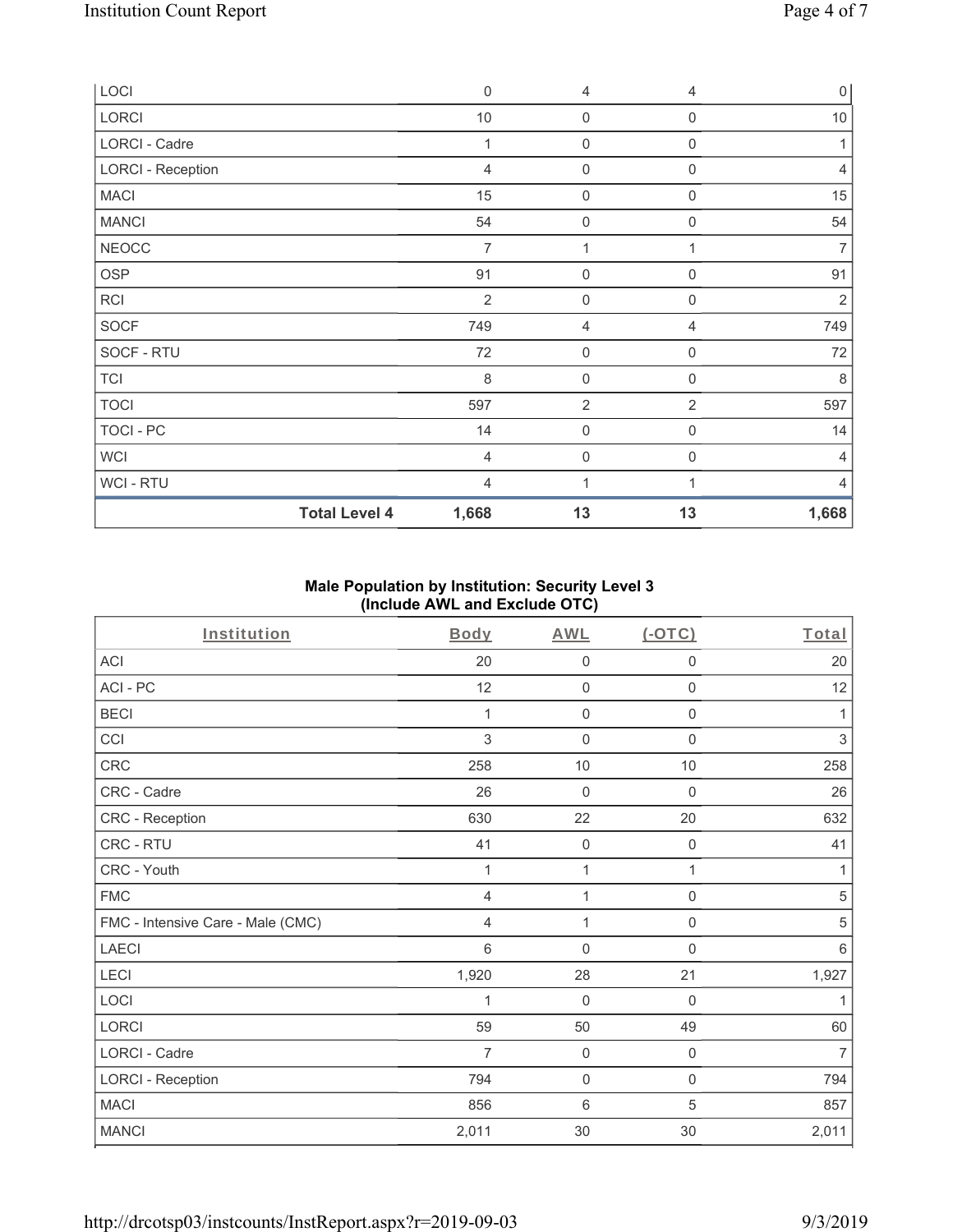| <b>MCI</b>       |                      | $\sqrt{5}$     | $\mathbf 0$         | $\mathbf 0$ | $\,$ 5 $\,$ |
|------------------|----------------------|----------------|---------------------|-------------|-------------|
| <b>NCCI</b>      |                      | $\overline{2}$ | 0                   | 0           | 2           |
| <b>NEOCC</b>     |                      | 905            | 5                   | 5           | 905         |
| <b>OSP</b>       |                      | $\overline{2}$ | 0                   | $\mathbf 0$ | 2           |
| PCI              |                      | 38             | 3                   | $\mathbf 0$ | 41          |
| RCI              |                      | 1,570          | 19                  | 14          | 1,575       |
| <b>RICI</b>      |                      | 3              |                     |             | 3           |
| <b>SOCF</b>      |                      | 6              | $\mathbf 0$         | $\mathbf 0$ | 6           |
| <b>TCI</b>       |                      | 872            | 6                   | 5           | 873         |
| <b>TOCI</b>      |                      | 12             | $\mathsf{O}\xspace$ | $\mathbf 0$ | 12          |
| <b>TOCI - PC</b> |                      | 72             | $\mathbf 0$         | $\Omega$    | 72          |
| <b>WCI</b>       |                      | 1,192          | 15                  | 13          | 1,194       |
| WCI-RTU          |                      | 16             | $\boldsymbol{0}$    | $\mathbf 0$ | 16          |
|                  | <b>Total Level 3</b> | 11,349         | 198                 | 174         | 11,373      |

## **Male Population by Institution: Security Level 2 (Include AWL and Exclude OTC)**

| Institution                       | Body           | <b>AWL</b>          | $(-OTC)$            | Total          |
|-----------------------------------|----------------|---------------------|---------------------|----------------|
| <b>ACI</b>                        | 776            | $\overline{4}$      | $\overline{2}$      | 778            |
| ACI-PC                            | 27             | $\mathbf 0$         | $\mathbf 0$         | 27             |
| <b>ACI - RTU</b>                  | 80             | $\mathbf 0$         | $\mathbf 0$         | 80             |
| <b>BECI</b>                       | 1,597          | 21                  | 15                  | 1,603          |
| CCI                               | 2,025          | 11                  | $\,8\,$             | 2,028          |
| CRC                               | 91             | $\overline{4}$      | $\overline{4}$      | 91             |
| CRC - Cadre                       | 217            | $\mathbf 0$         | $\mathsf 0$         | 217            |
| <b>CRC</b> - Reception            | 331            | $\overline{7}$      | $\overline{7}$      | 331            |
| <b>FMC</b>                        | 13             | $\mathbf 0$         | $\mathsf{O}\xspace$ | 13             |
| FMC - Intensive Care - Male (CMC) | 13             | $\mathbf 0$         | $\mathbf 0$         | 13             |
| GCI                               | 398            | $\overline{2}$      | 1                   | 399            |
| GCI - Camp                        | $\overline{2}$ | $\mathsf{O}\xspace$ | $\mathsf 0$         | $\overline{2}$ |
| <b>GCI-RTU</b>                    | 42             | $\mathbf 0$         | $\mathbf 0$         | 42             |
| <b>LAECI</b>                      | 1,150          | 24                  | 21                  | 1,153          |
| LECI                              | 92             | $\mathbf 0$         | $\mathbf 0$         | 92             |
| LOCI                              | 1,339          | 11                  | 10                  | 1,340          |
| <b>LORCI</b>                      | 139            | 19                  | 16                  | 142            |
| <b>LORCI - Cadre</b>              | 130            | $\mathbf 0$         | $\mathsf{O}\xspace$ | 130            |
| <b>LORCI - Reception</b>          | 247            | $\sqrt{2}$          | $\mathbf{1}$        | 248            |
| <b>MACI</b>                       | 126            | $\overline{4}$      | $\overline{4}$      | 126            |
| <b>MANCI</b>                      | 42             | $\mathbf{1}$        | $\mathbf{1}$        | 42             |
| <b>MCI</b>                        | 1,685          | 14                  | 8                   | 1,691          |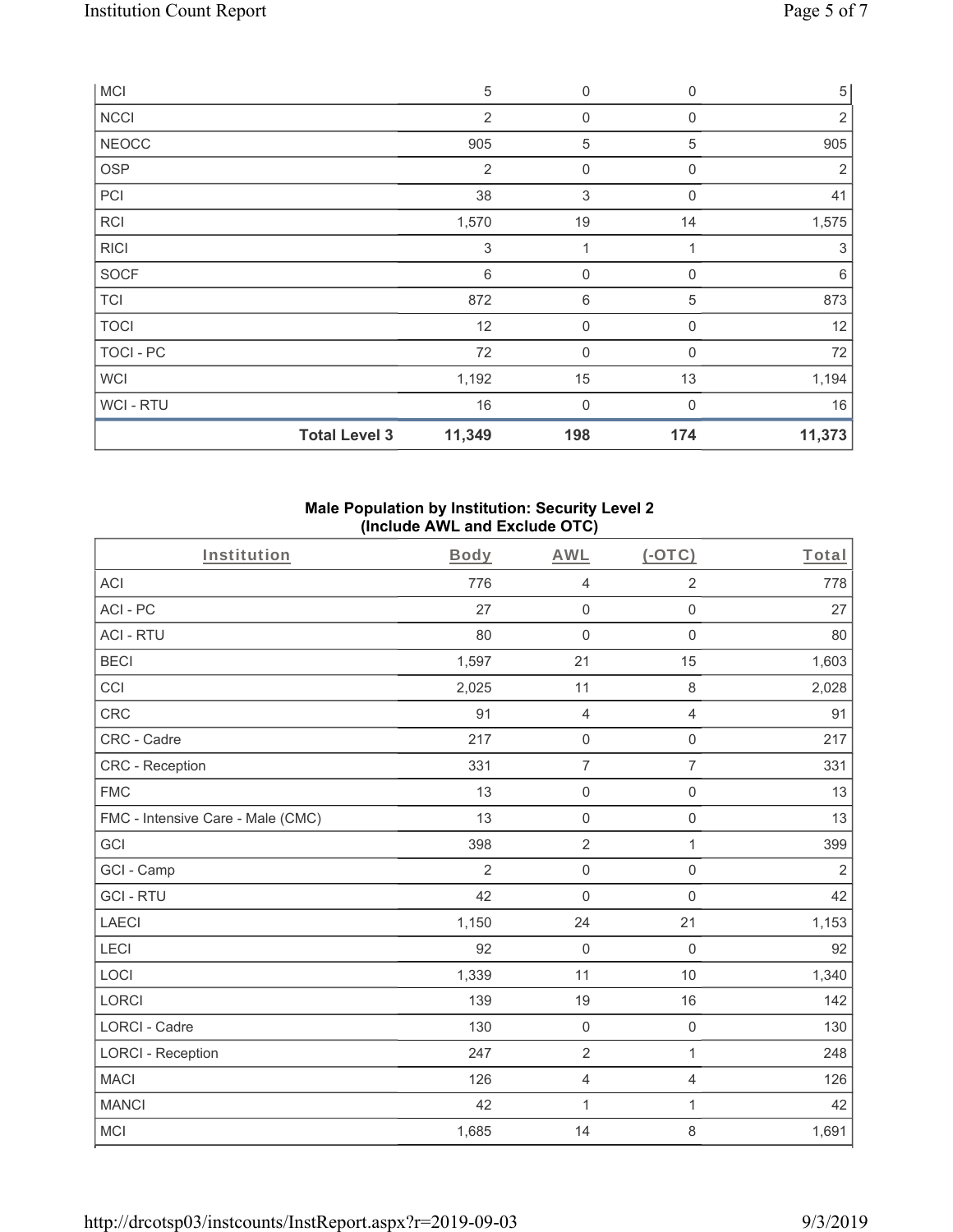|              | <b>Total Level 2</b> | 17,028 | 209 | 162      | 17,075 |
|--------------|----------------------|--------|-----|----------|--------|
| <b>WCI</b>   |                      | 43     | 0   | $\Omega$ | 43     |
| <b>TCI</b>   |                      | 19     | 0   | $\Omega$ | 19     |
| SOCF         |                      | 3      | 0   | 0        | 3      |
| SCI          |                      | 1,081  | 16  | 14       | 1,083  |
| <b>RICI</b>  |                      | 1,440  | 22  | 16       | 1,446  |
| <b>RCI</b>   |                      | 195    | 0   |          | 195    |
| PCI          |                      | 916    | 8   |          | 923    |
| <b>NEOCC</b> |                      | 15     | 0   | 0        | 15     |
| <b>NCI</b>   |                      | 1,587  | 29  | 26       | 1,590  |
| <b>NCCI</b>  |                      | 1,167  | 10  | 7        | 1,170  |

## **Male Population by Institution: Security Level 1 (Include AWL and Exclude OTC)**

| Institution                       | Body           | <b>AWL</b>          | $(-OTC)$            | Total          |
|-----------------------------------|----------------|---------------------|---------------------|----------------|
| <b>ACI</b>                        | 545            | $\sqrt{3}$          | $\overline{2}$      | 546            |
| ACI-PC                            | 10             | $\mathbf 0$         | $\mathsf 0$         | 10             |
| <b>ACI - RTU</b>                  | 29             | $\mathbf 0$         | $\mathbf 0$         | 29             |
| <b>BECI</b>                       | 618            | 10                  | $\overline{5}$      | 623            |
| <b>BECI - Camp</b>                | 481            | 1                   | $\mathbf{1}$        | 481            |
| CCI                               | 562            | $\,8\,$             | $\overline{4}$      | 566            |
| CRC                               | 23             | $\mathbf{1}$        | $\mathbf{1}$        | 23             |
| CRC - Cadre                       | 1              | $\mathsf{O}\xspace$ | $\mathbf 0$         | $\mathbf{1}$   |
| <b>CRC</b> - Reception            | 168            | $\overline{4}$      | $\overline{4}$      | 168            |
| <b>FMC</b>                        | 394            | 5                   | $\mathbf{1}$        | 398            |
| FMC - Intensive Care - Male (CMC) | 28             | $\mathsf{O}\xspace$ | $\mathbf 0$         | 28             |
| GCI                               | 655            | $\overline{7}$      | $\mathfrak{S}$      | 659            |
| GCI - Camp                        | 504            | $\mathsf{O}\xspace$ | $\mathbf 0$         | 504            |
| <b>GCI-RTU</b>                    | 11             | $\mathbf 0$         | $\mathsf{O}\xspace$ | 11             |
| <b>LAECI</b>                      | 607            | 13                  | $\,8\,$             | 612            |
| LECI                              | $\overline{2}$ | $\mathbf{1}$        | $\mathbf{1}$        | $\overline{2}$ |
| LECI - Camp                       | 192            | $\mathbf 0$         | $\mathbf 0$         | 192            |
| LOCI                              | 890            | 5                   | $\mathfrak{S}$      | 892            |
| <b>LORCI</b>                      | 10             | 14                  | 12                  | 12             |
| <b>LORCI - Cadre</b>              | 3              | $\mathsf{O}\xspace$ | $\mathsf{O}\xspace$ | $\sqrt{3}$     |
| <b>LORCI - Reception</b>          | 118            | $\mathbf 0$         | $\mathbf 0$         | 118            |
| MACI - Minimum                    | 1,202          | 16                  | 11                  | 1,207          |
| <b>MANCI</b>                      | 29             | $\boldsymbol{9}$    | $\overline{5}$      | 33             |
| MANCI - Camp                      | 393            | $\mathsf 3$         | $\,$ 3 $\,$         | 393            |
| MCI                               | 510            | $\overline{7}$      | $\overline{4}$      | 513            |